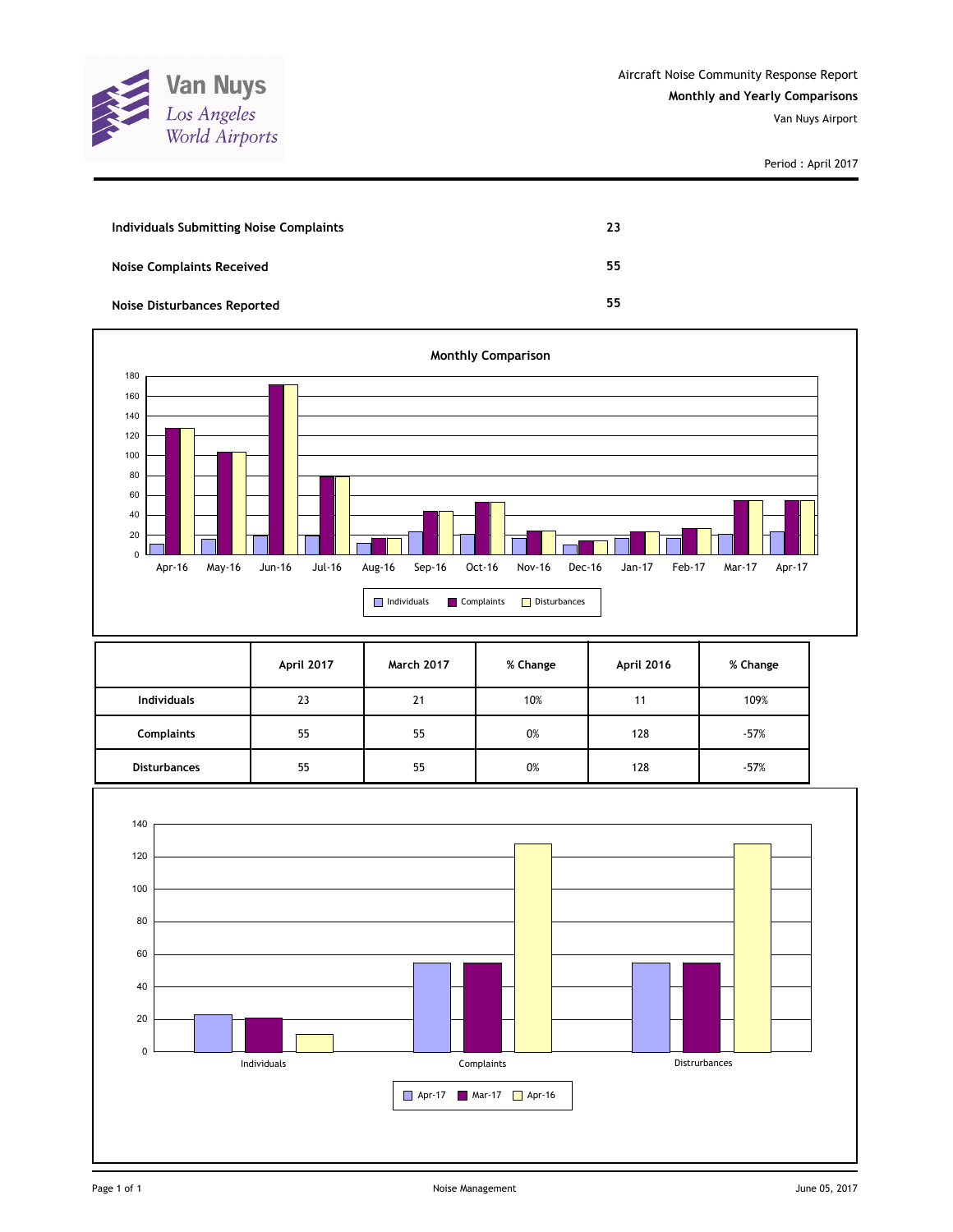

Period : April 2017

|                     | Day<br>(7:00 am - 7:00 pm) | Evening<br>$(7:00 \text{ pm} - 10:00 \text{ pm})$ | Night<br>$(10:00 \text{ pm} - 7:00 \text{ am})$ |
|---------------------|----------------------------|---------------------------------------------------|-------------------------------------------------|
| <b>Complaints</b>   | 42                         | 8                                                 | г.                                              |
| <b>Disturbances</b> | 36                         | 8                                                 | 11                                              |



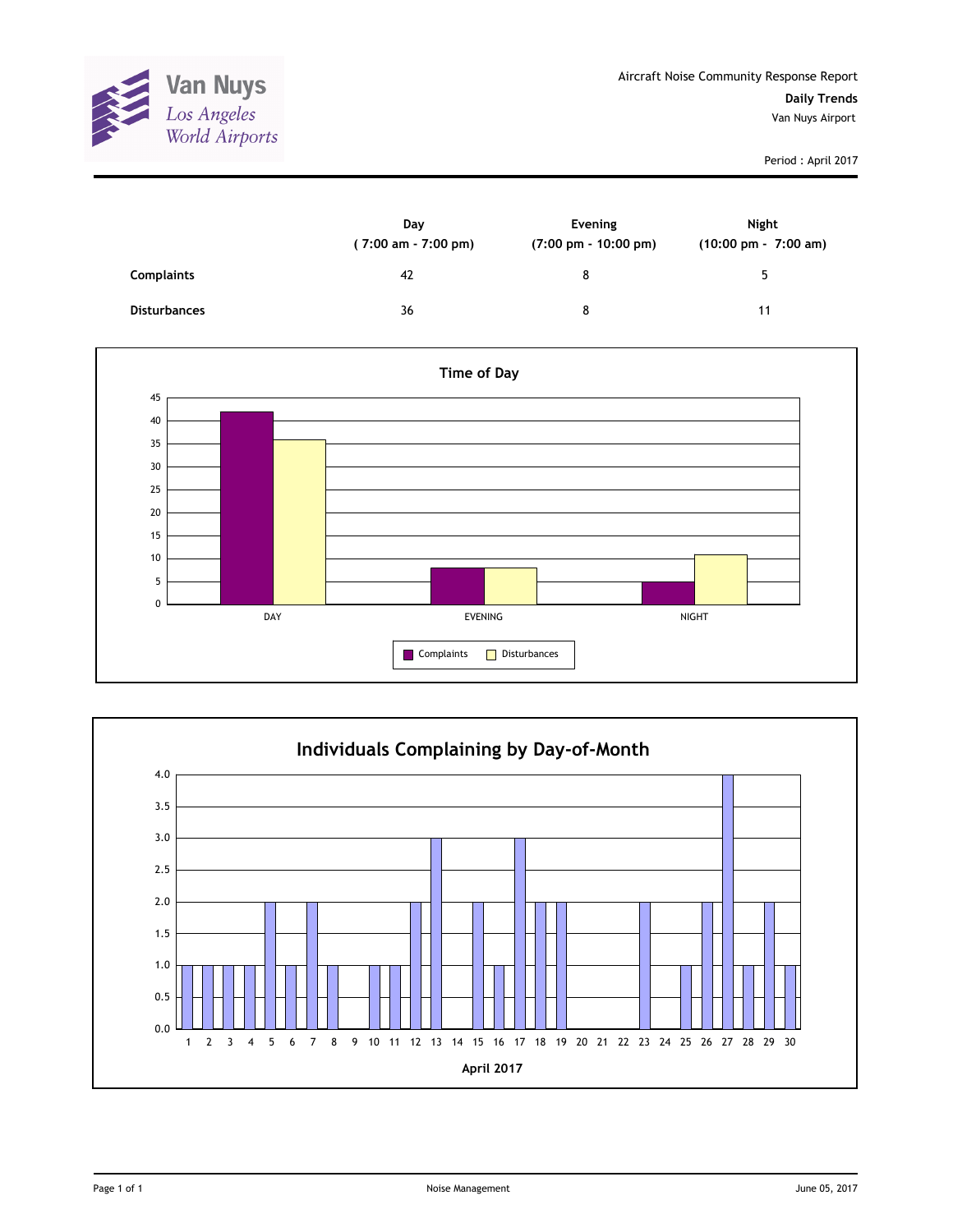Aircraft Noise Community Response Report **Complaint Distribution by City and Complainant**

Van Nuys Airport



Period : April 2017

| City          | Individuals | <b>Complaints</b> | Percentage of Complaints**                  |           |
|---------------|-------------|-------------------|---------------------------------------------|-----------|
| Encino        | 5           | 8                 | 15%                                         |           |
| Granada Hills | 1           | 1                 | $2\%$                                       |           |
| Lake Balboa   | 3           | 4                 | $7\%$                                       |           |
| Los Angeles   | 1           | 1                 | $2\%$                                       |           |
| North Hills   | 4           | 29                | 53%                                         |           |
| Northridge    | 2           | $\overline{2}$    | $4\%$                                       |           |
| Pacoima       |             | $\overline{2}$    | $4\%$                                       |           |
| Sherman Oaks  |             | -1                | $2\%$                                       |           |
| Van Nuys      | 5           | 7                 | $13\%$                                      |           |
| <b>TOTAL</b>  | 23          | 55                | 0<br>20<br>40<br>50<br>10<br>30<br>60<br>70 | 80 90 100 |

| <b>Individuals</b>            |                                         | <b>Complaints</b> |     |   |    |    |    |    | Percentage of Complaints** |       |    |        |
|-------------------------------|-----------------------------------------|-------------------|-----|---|----|----|----|----|----------------------------|-------|----|--------|
| *One Individual (North Hills) |                                         | 24                | 44% |   |    |    |    |    |                            |       |    |        |
|                               | Individuals Reporting 2 To 5 Complaints | 16                | 29% |   |    |    |    |    |                            |       |    |        |
|                               | Individuals Reporting One Complaint     | 15                | 27% |   |    |    |    |    |                            |       |    |        |
| <b>TOTAL</b>                  | Individuals: 23                         | 55                |     | 0 | 10 | 20 | 30 | 40 | 50                         | 60 70 | 80 | 90 100 |

\* One individual reporting 6 or more complaints shown by city.

\*\* All percentages are rounded to the nearest whole number.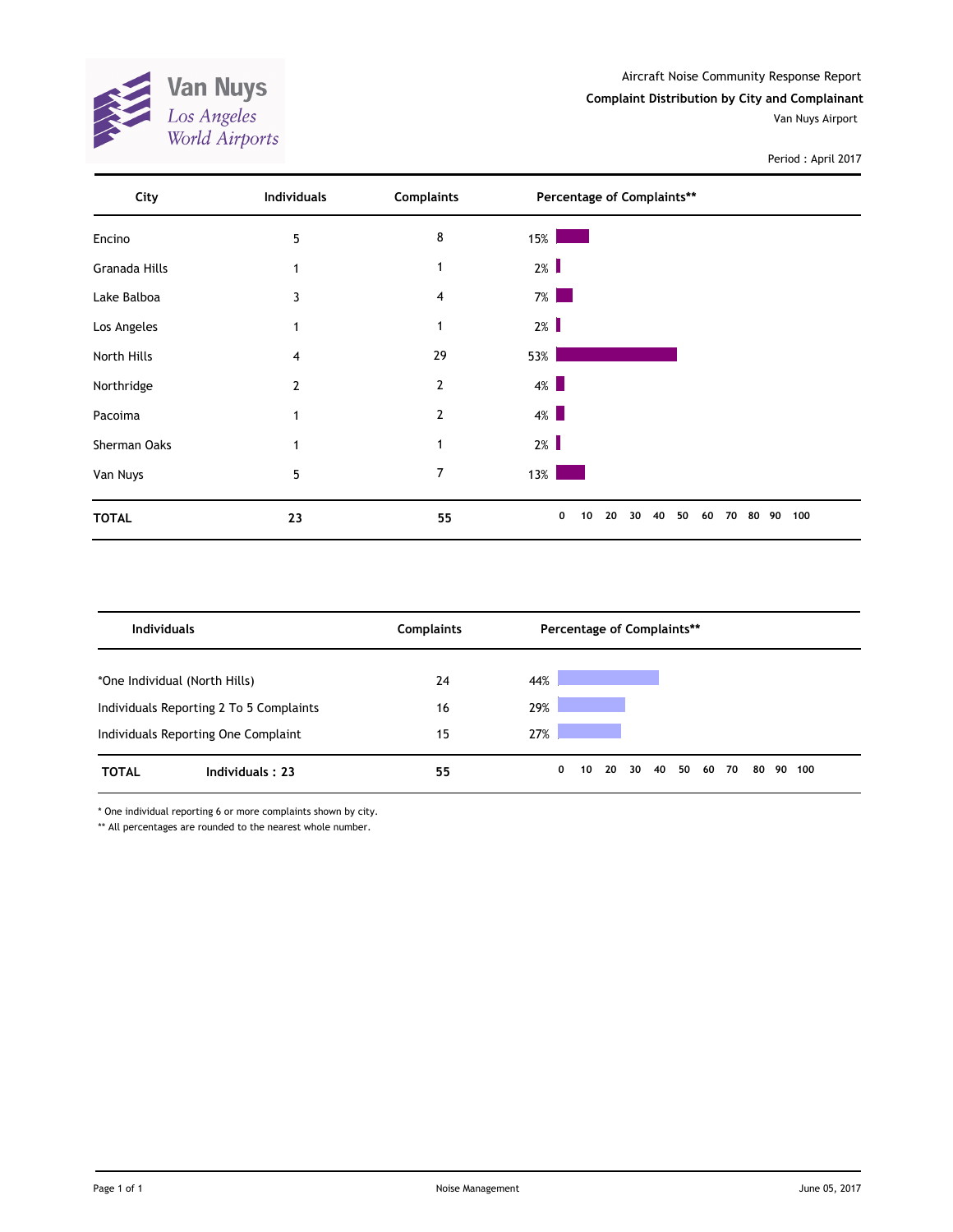

Period : April 2017

| Type of Disturbance*     | <b>Number of Complaints</b> |
|--------------------------|-----------------------------|
| Circling                 | 1                           |
| Flying over home         | 11                          |
| Frequency of flights     | 13                          |
| Late night/early morning | 7                           |
| Low flying               | 3                           |
| Unusually loud           | 17                          |
| Vibration/rumbling       | 3                           |
| TOTAL                    | 55                          |



Note: \* As reported by complainant.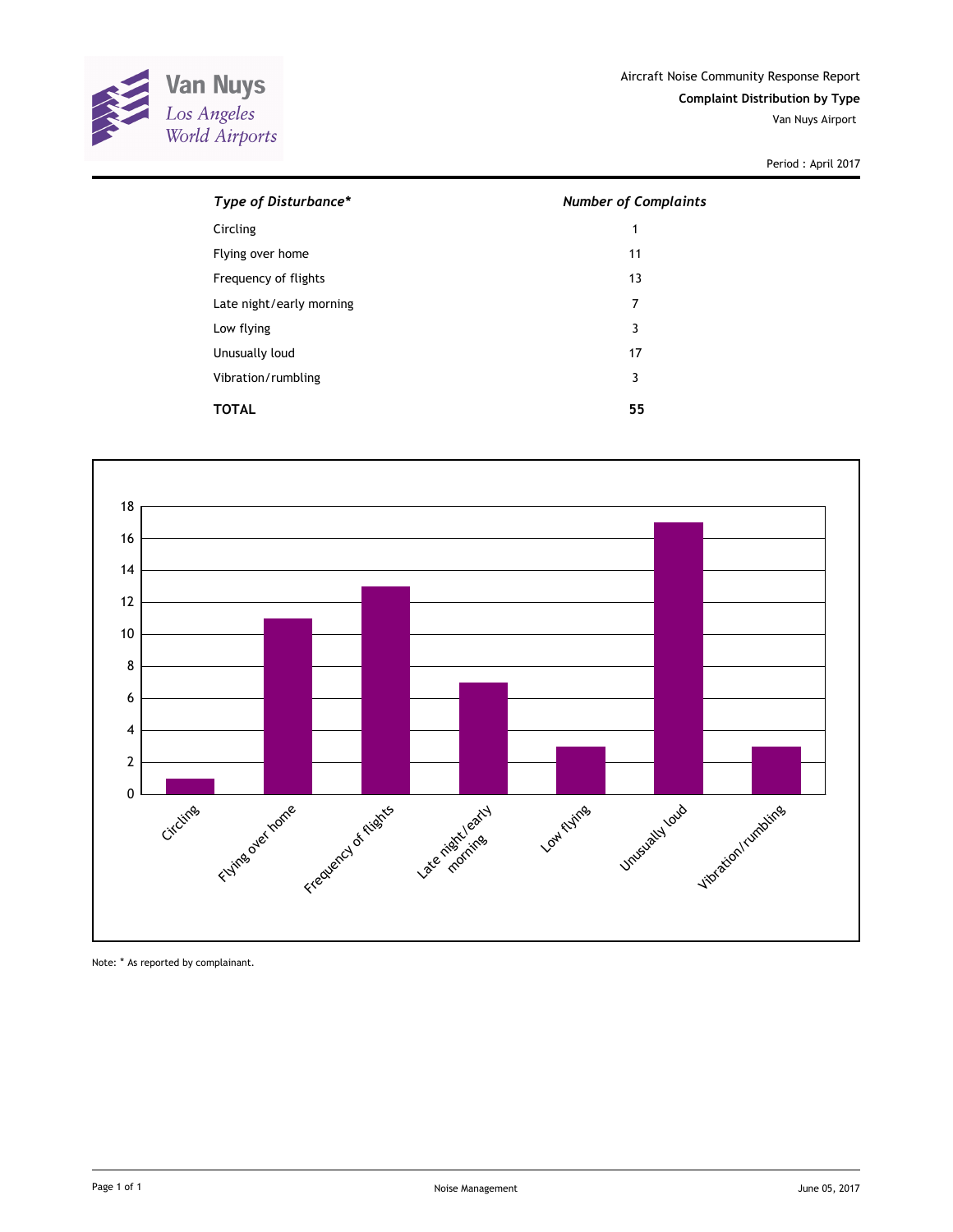

 $\overline{a}$ 

| Contact   |           | Disturbance |           |             |                          |                                                                                               |
|-----------|-----------|-------------|-----------|-------------|--------------------------|-----------------------------------------------------------------------------------------------|
| Date      | Time      | Date        | Time      | City        | Disturbance**            | <b>Findings</b>                                                                               |
| 4/03/2017 | $2:18$ pm | 4/03/2017   | $2:15$ pm | North Hills | Low flying               | The aircraft you reported on Tuesday, April 4, 20172 at 14:15 was an Embraer Phenom           |
|           |           |             |           |             |                          | 300 (E55P) that arrived at VNY on runway 16R under the direction and control of the           |
|           |           |             |           |             |                          | Federal Aviation Administration (FAA) Air Traffic Controllers (ATC). This arrival was         |
|           |           |             |           |             |                          | consistent with normal VNY arrival procedures. Please note that your residence is             |
|           |           |             |           |             |                          | located under the standard arrival route to runway 16R and is subject to numerous             |
|           |           |             |           |             |                          | arrival aircraft on final approach for landing. Airports do not have jurisdiction on aircraft |
|           |           |             |           |             |                          | in flight. The FAA has ultimate authority over aircraft flight patterns and regulates         |
|           |           |             |           |             |                          | virtually all aviation activities. This includes altitudes and direction of flight with the   |
|           |           |             |           |             |                          | major emphasis on safety. Please contact the FAA by writing to FAA Western-Pacific            |
|           |           |             |           |             |                          | Region, P.O. Box 92007, Los Angeles, CA 90009 for further information regarding aviation      |
|           |           |             |           |             |                          | matters.                                                                                      |
| 4/05/2017 | $6:47$ am | 4/05/2017   | $4:45$ am | Van Nuys    | Late night/early morning | The aircraft noise you reported on Wednesday, April 5 at 04:45 was associated with an         |
|           |           |             |           |             |                          | IAI Gulfstream G200 departure from Van Nuys Airport (VNY). The departure from VNY             |
|           |           |             |           |             |                          | runway 16R was under the control and direction of Federal Aviation Administration (FAA)       |
|           |           |             |           |             |                          | SoCal Air Traffic Controllers (ATC). The departure was consistent with normal VNY             |
|           |           |             |           |             |                          | departure operations. All VNY operations were consistent with VNY departure and arrival       |
|           |           |             |           |             |                          | procedures (on the evening and early morning of April 5th) and were not in violation of       |
|           |           |             |           |             |                          | any federal or local city regulations, such as the VNY Curfew Ordinance. For more             |
|           |           |             |           |             |                          | information on the VNY Curfew Ordinance, please visit: www.lawa.org/vnynoise.                 |
|           |           |             |           |             |                          | Additionally, please refer to the Noise Management "quick facts" for a brief list of          |
|           |           |             |           |             |                          | enforcement and regulatory actions VNY "can" and "cannot do" related to FAA regulations       |
|           |           |             |           |             |                          | and local City Ordinances. The quick facts may be found online under the "Noise"              |
|           |           |             |           |             |                          | Management - Quick Facts" link at www.lawa.org/VNYNoise/. Lastly, airports do not             |
|           |           |             |           |             |                          | have jurisdiction on aircraft in flight. The FAA has ultimate authority over aircraft flight  |
|           |           |             |           |             |                          | patterns and regulates virtually all aviation activity with the major emphasis on safety.     |
|           |           |             |           |             |                          | The FAA may be contacted by writing to FAA Western-Pacific Region, P.O. Box 92007, Los        |
|           |           |             |           |             |                          | Angeles, CA 90009 for further information.                                                    |

Period : April 2017

Note : Investigation currently limited to one report of disturbance per complaint, and a maximum of five complaints per individual per month.

\* Complaints exceeding monthly limit and/or anonymous complaints are not investigated and are not shown.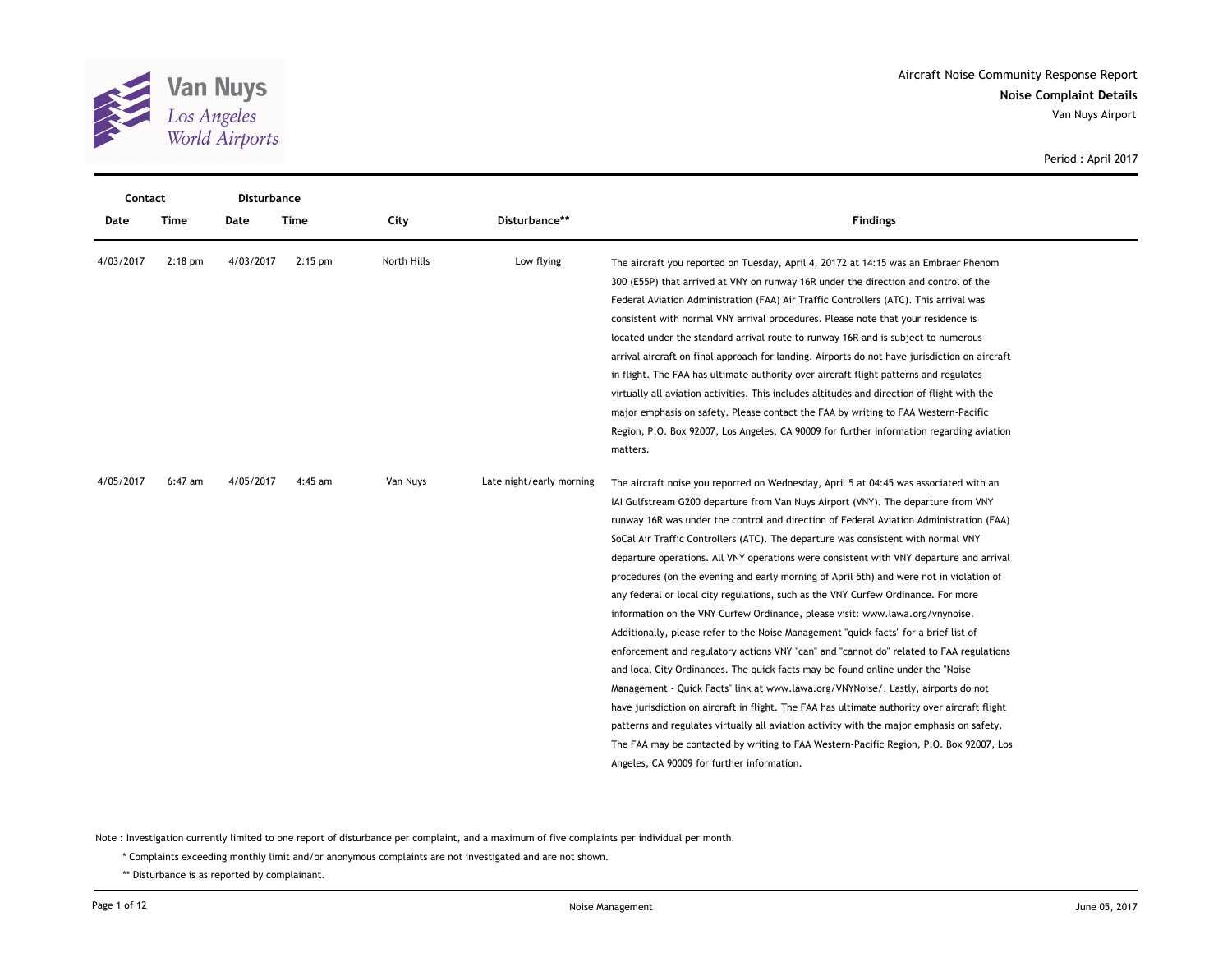| Contact   |                   | Disturbance |                    |             |                          |                                                                                                                                                                                                                                                                                                                                                                                                                                                                                                                                                                                                                                                                                                                                                                                                                                                                                                                                                                                                                                                                                                                                                                                                                                                                                                                                                                                                                                                                                                                                     |
|-----------|-------------------|-------------|--------------------|-------------|--------------------------|-------------------------------------------------------------------------------------------------------------------------------------------------------------------------------------------------------------------------------------------------------------------------------------------------------------------------------------------------------------------------------------------------------------------------------------------------------------------------------------------------------------------------------------------------------------------------------------------------------------------------------------------------------------------------------------------------------------------------------------------------------------------------------------------------------------------------------------------------------------------------------------------------------------------------------------------------------------------------------------------------------------------------------------------------------------------------------------------------------------------------------------------------------------------------------------------------------------------------------------------------------------------------------------------------------------------------------------------------------------------------------------------------------------------------------------------------------------------------------------------------------------------------------------|
| Date      | Time              | Date        | Time               | City        | <b>Disturbance</b>       | <b>Findings</b>                                                                                                                                                                                                                                                                                                                                                                                                                                                                                                                                                                                                                                                                                                                                                                                                                                                                                                                                                                                                                                                                                                                                                                                                                                                                                                                                                                                                                                                                                                                     |
| 4/06/2017 | $7:14 \text{ pm}$ | 4/06/2017   | $7:13$ pm          | North Hills | Unusually loud           | The aircraft you reported on Thursday, April 6, 2017 at 19:13 was a Gulfstream G-IV that<br>arrived at VNY under the control and direction of Federal Aviation Administration (FAA)<br>Air Traffic Controllers (ATC). This arrival was consistent with normal VNY arrival<br>procedures. Your residence is located under the standard arrival route and is subject to<br>numerous arrival aircraft on final approach for landing.                                                                                                                                                                                                                                                                                                                                                                                                                                                                                                                                                                                                                                                                                                                                                                                                                                                                                                                                                                                                                                                                                                   |
| 4/07/2017 | 12:10 am          |             | 4/06/2017 11:05 pm | Northridge  | Late night/early morning | The jet aircraft you reported on Thursday, April 6, 2017 at 23:05 was a Southwest Airlines<br>(SWA) Boeing B737 that arrived to Hollywood-Burbank Airport (BUR) and was not<br>associated with Van Nuys Airport (VNY) operations. Please contact the BUR hotline at<br>(800) 441-0409 for further information regarding this flight.                                                                                                                                                                                                                                                                                                                                                                                                                                                                                                                                                                                                                                                                                                                                                                                                                                                                                                                                                                                                                                                                                                                                                                                                |
| 4/07/2017 | $10:21$ am        | 4/07/2017   | 10:20 am           | North Hills | Low flying               | The aircraft you reported on Friday, April 7, 2017 at 10:20 was an Gulfstream G-IV that<br>arrived at VNY under the control and direction of Federal Aviation Administration (FAA)<br>SoCal Air Traffic Controllers (ATC). This arrival was consistent with normal VNY arrival<br>procedures. Please note that your residence is located near the standard arrival route<br>for runways 16R and 16L and is subject to numerous arrival aircraft on final approach for<br>landing.                                                                                                                                                                                                                                                                                                                                                                                                                                                                                                                                                                                                                                                                                                                                                                                                                                                                                                                                                                                                                                                   |
| 4/10/2017 | $1:31$ pm         |             | 4/10/2017 12:23 pm | Van Nuys    | Flying over home         | The general complaint or concern that you referred to on Monday, April 10, 2017 at 12:23<br>may be related to the increase in aircraft traffic in the greater Los Angeles basin. The<br>location of your residence and surrounding community is subject to numerous aircraft<br>arriving to Van Nuys Airport (VNY) runways 34L and 34R and departures from 16R and<br>16L. In addition, the volume of aircraft operations, including jet operations at VNY has<br>been increasing slightly with the improving economy since reaching a low in 2009, so<br>compared to the past few years there may be more frequent departures (or arrivals when<br>the wind is from the north) over your community. Additionally, airports do not have<br>jurisdictions over aircraft in flight, how frequently or where the Federal Aviation<br>Administration (FAA) SoCal Air Traffic Controllers (ATC) may sequence aircraft. The FAA<br>has ultimate authority over aircraft flight patterns and regulates virtually all aviation<br>activity. Lastly, please refer to the VNY Noise Management "quick facts" for a brief list of<br>enforcement and regulatory actions VNY "can" and "cannot do," related to FAA<br>regulations and local City Ordinances. The quick facts may be found online under the<br>"Noise Management - Quick Facts" link at www.lawa.org/VNYNoise/. Please contact the<br>FAA by writing to FAA Western-Pacific Region, P.O. Box 92007, Los Angeles, CA 90009 for<br>further information regarding aviation matters. |

\* Complaints exceeding monthly limit and/or anonymous complaints are not investigated and are not shown.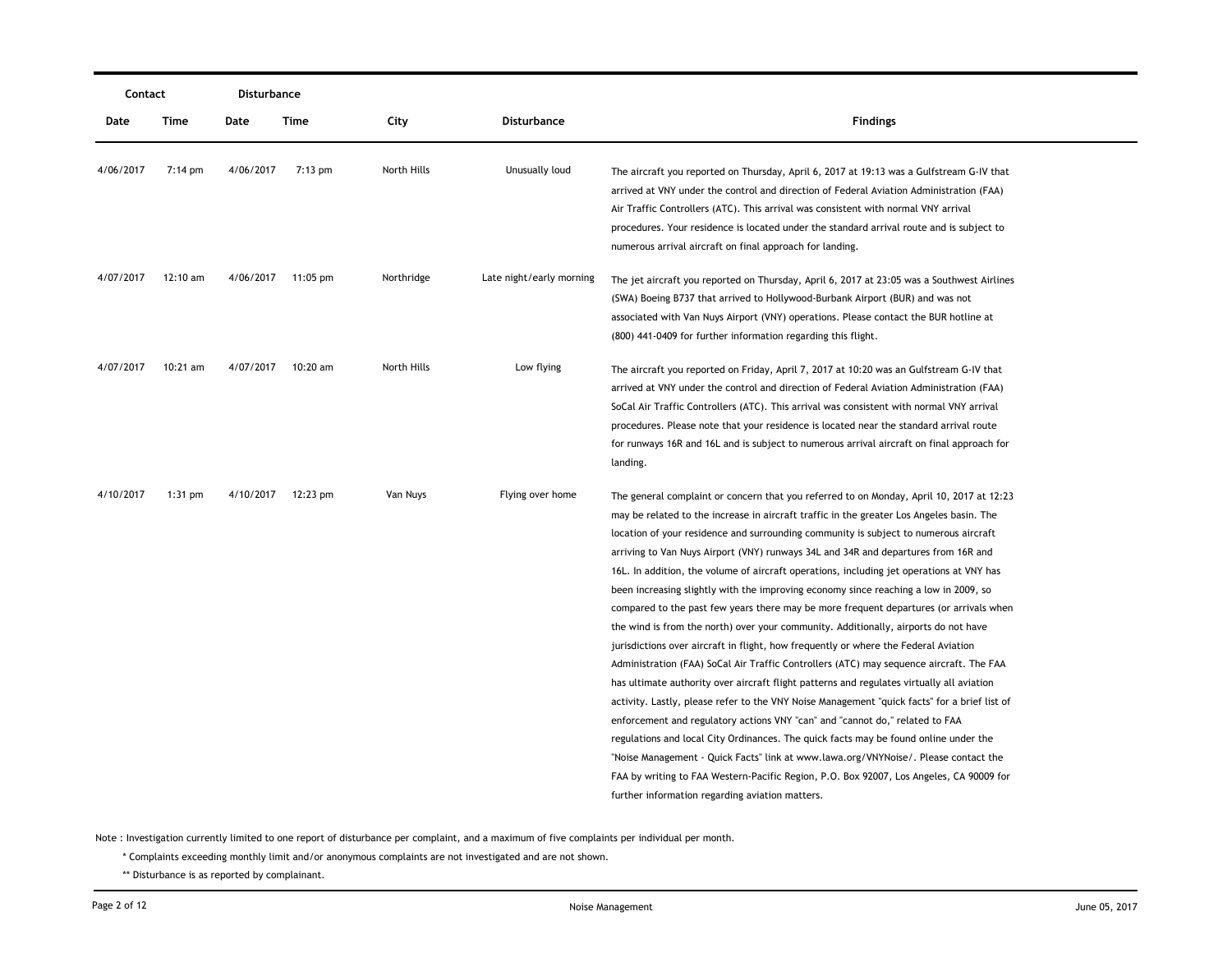|           | Contact   |           | Disturbance |               |                          |                                                                                                                                                                                                                                                                                                                                                                                                                                                                                                                                                                                                                                                                                                                                                                                                                                                                                                                                                                                                                                                                                                                                              |
|-----------|-----------|-----------|-------------|---------------|--------------------------|----------------------------------------------------------------------------------------------------------------------------------------------------------------------------------------------------------------------------------------------------------------------------------------------------------------------------------------------------------------------------------------------------------------------------------------------------------------------------------------------------------------------------------------------------------------------------------------------------------------------------------------------------------------------------------------------------------------------------------------------------------------------------------------------------------------------------------------------------------------------------------------------------------------------------------------------------------------------------------------------------------------------------------------------------------------------------------------------------------------------------------------------|
| Date      | Time      | Date      | Time        | City          | <b>Disturbance</b>       | <b>Findings</b>                                                                                                                                                                                                                                                                                                                                                                                                                                                                                                                                                                                                                                                                                                                                                                                                                                                                                                                                                                                                                                                                                                                              |
| 4/11/2017 | $5:03$ am | 4/11/2017 | $4:43$ am   | North Hills   | Late night/early morning | The aircraft noise you reported on Tuesday 11, 2017 at 04:43 was associated with a<br>modified Stage 3 Gulfstream G-III departure from VNY. The departure from VNY runway<br>16R was under the control and direction of Federal Aviation Administration (FAA) SoCal Air<br>Traffic Controllers (ATC) and was consistent with normal VNY departure operations.<br>Additionally, the aircraft-specific Single Event Noise Exposure Level (SENEL) established in<br>the VNY Fly Friendly Quiet Jet Departure Program was not exceeded. Please see page 8 of<br>the VNY Noise Program brochure for more information on the program at:<br>www.lawa.org/vnynoise.<br>Please note that airports do not have jurisdiction on aircraft in flight. The Federal<br>Aviation Administration has ultimate authority over aircraft flight patterns and regulates<br>virtually all aviation activities. This includes altitudes and direction of flight with the<br>major emphasis on safety. Please contact the FAA by writing to FAA Western-Pacific<br>Region, P.O. Box 92007, Los Angeles, CA 90009 for further information.                           |
| 4/12/2017 | $9:28$ am | 4/12/2017 | 8:30 am     | Sherman Oaks  | Flying over home         | The jet airplane you reported on Wednesday, April 12, 2017 at 08:30 was a Challenger 300<br>that departed from VNY under the control and direction of Federal Aviation<br>Administration (FAA) Air Traffic Controllers (ATC). The aircraft was approximately 2900<br>feet MSL as measured by VNY's Airport Noise and Operations Monitoring System (ANOMS)<br>over your approximate neighborhood location. The departure was consistent with normal<br>VNY departure operations. Flight patterns and altitudes for aircraft are standardized<br>and determined by FAA procedures and electronic navigational aid equipment. These air<br>routes are established to ensure flights, from various directions, receive adequate<br>separation while approaching and departing Los Angeles area airports. Airports do not<br>direct or control aircraft. The FAA has ultimate authority over aircraft flight patterns<br>and regulates virtually all aviation activity with the major emphasis on safety. The FAA<br>may be contacted by writing to FAA Western-Pacific Region, P.O. Box 92007, Los Angeles,<br>CA 90009 for further information. |
| 4/13/2017 | $9:21$ pm | 4/13/2017 | $7:55$ pm   | Granada Hills | Flying over home         | The general complaint or concern that you referred to on Thursday, April 13, 2017 at<br>19:55 may be related to the increase in aircraft traffic in the greater Los Angeles basin.<br>In addition, the volume of aircraft operations, including jet operations at VNY has been<br>increasing slightly with the improving economy since reaching a low in 2009, Please note<br>that the location of your residence and surrounding community is subject to numerous<br>aircraft transiting to and from the many Southern California airports, including VNY.<br>Additionally, your residence is located near the standard arrival route for runways 16R                                                                                                                                                                                                                                                                                                                                                                                                                                                                                       |

\* Complaints exceeding monthly limit and/or anonymous complaints are not investigated and are not shown.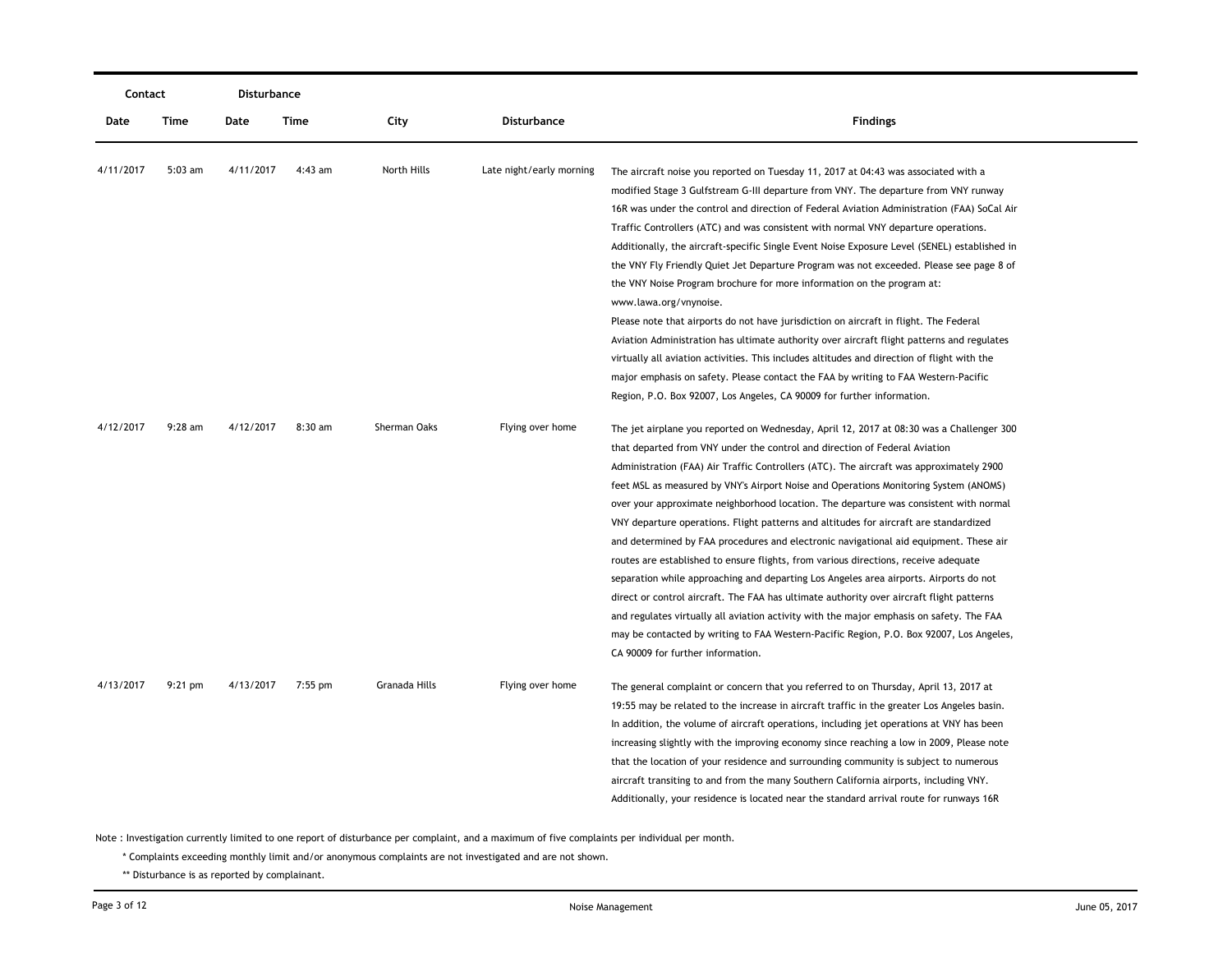| Contact   |             | Disturbance |           |             |                      |                                                                                                                                                                                                                                                                                                                                                                                                                                                                                                                                                                                                                                                                                                                                                                                                                                                                                                                                                                                                                                                                                                                                                                                                                                                                                                                                                                                                                                                                                                                                                                                  |
|-----------|-------------|-------------|-----------|-------------|----------------------|----------------------------------------------------------------------------------------------------------------------------------------------------------------------------------------------------------------------------------------------------------------------------------------------------------------------------------------------------------------------------------------------------------------------------------------------------------------------------------------------------------------------------------------------------------------------------------------------------------------------------------------------------------------------------------------------------------------------------------------------------------------------------------------------------------------------------------------------------------------------------------------------------------------------------------------------------------------------------------------------------------------------------------------------------------------------------------------------------------------------------------------------------------------------------------------------------------------------------------------------------------------------------------------------------------------------------------------------------------------------------------------------------------------------------------------------------------------------------------------------------------------------------------------------------------------------------------|
| Date      | <b>Time</b> | Date        | Time      | City        | <b>Disturbance</b>   | <b>Findings</b>                                                                                                                                                                                                                                                                                                                                                                                                                                                                                                                                                                                                                                                                                                                                                                                                                                                                                                                                                                                                                                                                                                                                                                                                                                                                                                                                                                                                                                                                                                                                                                  |
|           |             |             |           |             |                      | and 16L that is subject to numerous arrival aircraft on final approach for landing.<br>Furthermore, airports do not have jurisdictions over aircraft in flight, how frequently or<br>where the Federal Aviation Administration (FAA) SoCal Air Traffic Controllers (ATC) may<br>sequence aircraft. The FAA has ultimate authority over aircraft flight patterns and<br>regulates virtually all aviation activity. Lastly, please refer to the VNY Noise Management<br>"quick facts" for a brief list of enforcement and regulatory actions VNY "can" and "cannot<br>do," related to FAA regulations and local City Ordinances. The quick facts may be found<br>online under the "Noise Management - Quick Facts" link at www.lawa.org/VNYNoise/.<br>Please contact the FAA by writing to FAA Western-Pacific Region, P.O. Box 92007, Los<br>Angeles, CA 90009 for further information regarding aviation matters.                                                                                                                                                                                                                                                                                                                                                                                                                                                                                                                                                                                                                                                                |
| 4/15/2017 | $1:29$ pm   | 4/15/2017   | $1:25$ pm | Lake Balboa | Circling             | The propeller aircraft you reported on Saturday, April 15, 2017 at 13:25 was an Aviat<br>Pitts Special Biplane (PTS2) that was conducting Touch-and-Go training under the<br>direction and control of the Federal Aviation Administration (FAA) Air Traffic Controllers<br>(ATC). This type of training is commonly conducted at VNY and it is not uncommon for a<br>pilot to execute multiple, consecutive circuits over the airport in a single session. It<br>appears that the pilot initiated some of the turns for an unknown reason, short of Flood<br>Basin as outlined in VNY's voluntary Noise Policy. Please note that extensive outreach<br>efforts were initiated at the end of 2014 by airport staff to inform FAA staff at the VNY<br>Control Tower, pilots, operators, flight schools, FBOs, etc., of the "early turn" issue for<br>prop aircraft departing VNY. In particular, LAWA emphasized that aircraft are to fly<br>straight out to the flood basin before commencing any turns, unless directed otherwise<br>by the FAA ATC. These efforts continue today on an annual to bi-annual basis and<br>sometimes, on a case-by-case basis as was done in this instance. The owner of the<br>aircraft in question has been notified that the pilot deviated from the proscribed<br>voluntary policy. Lastly, please refer to the VNY Noise Management "quick facts" for a<br>brief list of enforcement and regulatory actions VNY "can" and "cannot do," related to<br>FAA regulations and local City Ordinances. The quick facts may be found online under the |
| 4/16/2017 | 7:33 am     | 4/15/2017   | $1:25$ pm | Van Nuys    | Frequency of flights | "Noise Management - Quick Facts" link at www.lawa.org/VNYNoise/.<br>The propeller aircraft you reported on Saturday, April 15, 2017 at 13:25 was an Aviat<br>Pitts Special Biplane (PTS2) that was conducting Touch-and-Go training under the<br>direction and control of the Federal Aviation Administration (FAA) Air Traffic Controllers<br>(ATC). This type of training is commonly conducted at VNY and it is not uncommon for a<br>pilot to execute multiple, consecutive circuits over the airport in a single session. It<br>appears that the pilot initiated some of the turns for an unknown reason, short of Flood                                                                                                                                                                                                                                                                                                                                                                                                                                                                                                                                                                                                                                                                                                                                                                                                                                                                                                                                                    |

\* Complaints exceeding monthly limit and/or anonymous complaints are not investigated and are not shown.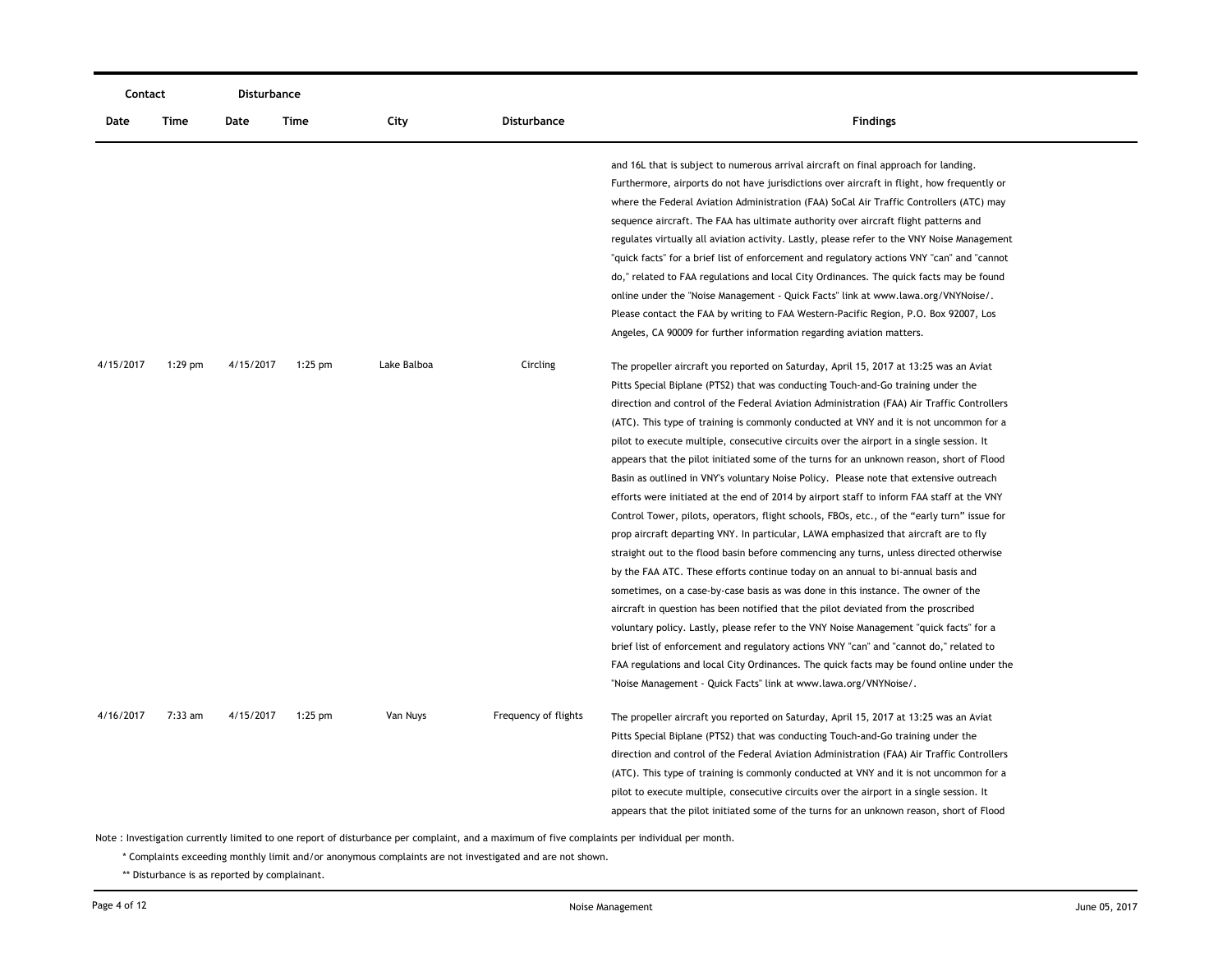| Contact   |           | Disturbance |                    |          |                          |                                                                                                 |
|-----------|-----------|-------------|--------------------|----------|--------------------------|-------------------------------------------------------------------------------------------------|
| Date      | Time      | Date        | Time               | City     | <b>Disturbance</b>       | <b>Findings</b>                                                                                 |
|           |           |             |                    |          |                          | Basin as outlined in VNY's voluntary Noise Policy. Please note that extensive outreach          |
|           |           |             |                    |          |                          | efforts were initiated at the end of 2014 by airport staff to inform FAA staff at the VNY       |
|           |           |             |                    |          |                          | Control Tower, pilots, operators, flight schools, FBOs, etc., of the "early turn" issue for     |
|           |           |             |                    |          |                          | prop aircraft departing VNY. In particular, LAWA emphasized that aircraft are to fly            |
|           |           |             |                    |          |                          | straight out to the flood basin before commencing any turns, unless directed otherwise          |
|           |           |             |                    |          |                          | by the FAA ATC. These efforts continue today on an annual to bi-annual basis and                |
|           |           |             |                    |          |                          | sometimes, on a case-by-case basis as was done in this instance. The owner of the               |
|           |           |             |                    |          |                          | aircraft in question has been notified that the pilot deviated from the proscribed              |
|           |           |             |                    |          |                          | voluntary policy. Lastly, please refer to the VNY Noise Management "quick facts" for a          |
|           |           |             |                    |          |                          | brief list of enforcement and regulatory actions VNY "can" and "cannot do," related to          |
|           |           |             |                    |          |                          | FAA regulations and local City Ordinances. The quick facts may be found online under the        |
|           |           |             |                    |          |                          | "Noise Management - Quick Facts" link at www.lawa.org/VNYNoise/.                                |
| 4/17/2017 | 7:34 am   | 4/16/2017   | $10:11 \text{ pm}$ | Van Nuys | Late night/early morning | The aircraft noise you reported on Sunday, April 16, 2017 at 22:11 was associated with a        |
|           |           |             |                    |          |                          | FAA certified Stage 4 Gulfstream G-650 departure from VNY. The departure from VNY               |
|           |           |             |                    |          |                          | runway 16R was under the control and direction of Federal Aviation Administration (FAA)         |
|           |           |             |                    |          |                          | SoCal Air Traffic Controllers (ATC). The departure complied with all City of Los Angeles and    |
|           |           |             |                    |          |                          | Federal regulations/law, including the VNY Curfew regulation, and was consistent with           |
|           |           |             |                    |          |                          | normal VNY departure operations. Please refer to the Noise Management "quick facts" for         |
|           |           |             |                    |          |                          | a brief list of enforcement and regulatory actions VNY "can" and "cannot do" related to         |
|           |           |             |                    |          |                          | FAA regulations and local City Ordinances. The quick facts may be found online under the        |
|           |           |             |                    |          |                          | "Noise Management - Quick Facts" link at www.lawa.org/VNYNoise.                                 |
| 4/17/2017 | $1:05$ pm | 4/10/2017   | $6:54$ am          | Van Nuys | Late night/early morning | The aircraft you reported on Monday, April 10, 2017 at 0653 was a Citation C680 that            |
|           |           |             |                    |          |                          | departed from VNY under the direction and control of the Federal Aviation Administration        |
|           |           |             |                    |          |                          |                                                                                                 |
|           |           |             |                    |          |                          | (FAA) SoCal Departure Air Traffic Controllers (ATC). This departure to the north from           |
|           |           |             |                    |          |                          | runway 34L was consistent with normal VNY northerly departure procedures. Whenever              |
|           |           |             |                    |          |                          | northerly winds occur, all aircraft arrivals and departures are directed to head north          |
|           |           |             |                    |          |                          | into the wind due to aircraft safety requirements, and to maximize aircraft performance         |
|           |           |             |                    |          |                          | during takeoffs and landings. During these conditions, the FAA Controllers conduct              |
|           |           |             |                    |          |                          | Northerly Operations at VNY, which is the opposite direction from Southerly Operations          |
|           |           |             |                    |          |                          | that is normally utilized. The departure was in full compliance with all federal and local city |
|           |           |             |                    |          |                          | regulations, including the VNY Curfew regulation. Please refer to the VNY Noise                 |
|           |           |             |                    |          |                          | Management "quick facts" for a brief list of enforcement and regulatory actions VNY             |
|           |           |             |                    |          |                          | "can" and "cannot do," related to FAA regulations and local City Ordinances. The quick          |
|           |           |             |                    |          |                          | facts may be found online under the "Noise Management - Quick Facts" link at                    |

\* Complaints exceeding monthly limit and/or anonymous complaints are not investigated and are not shown.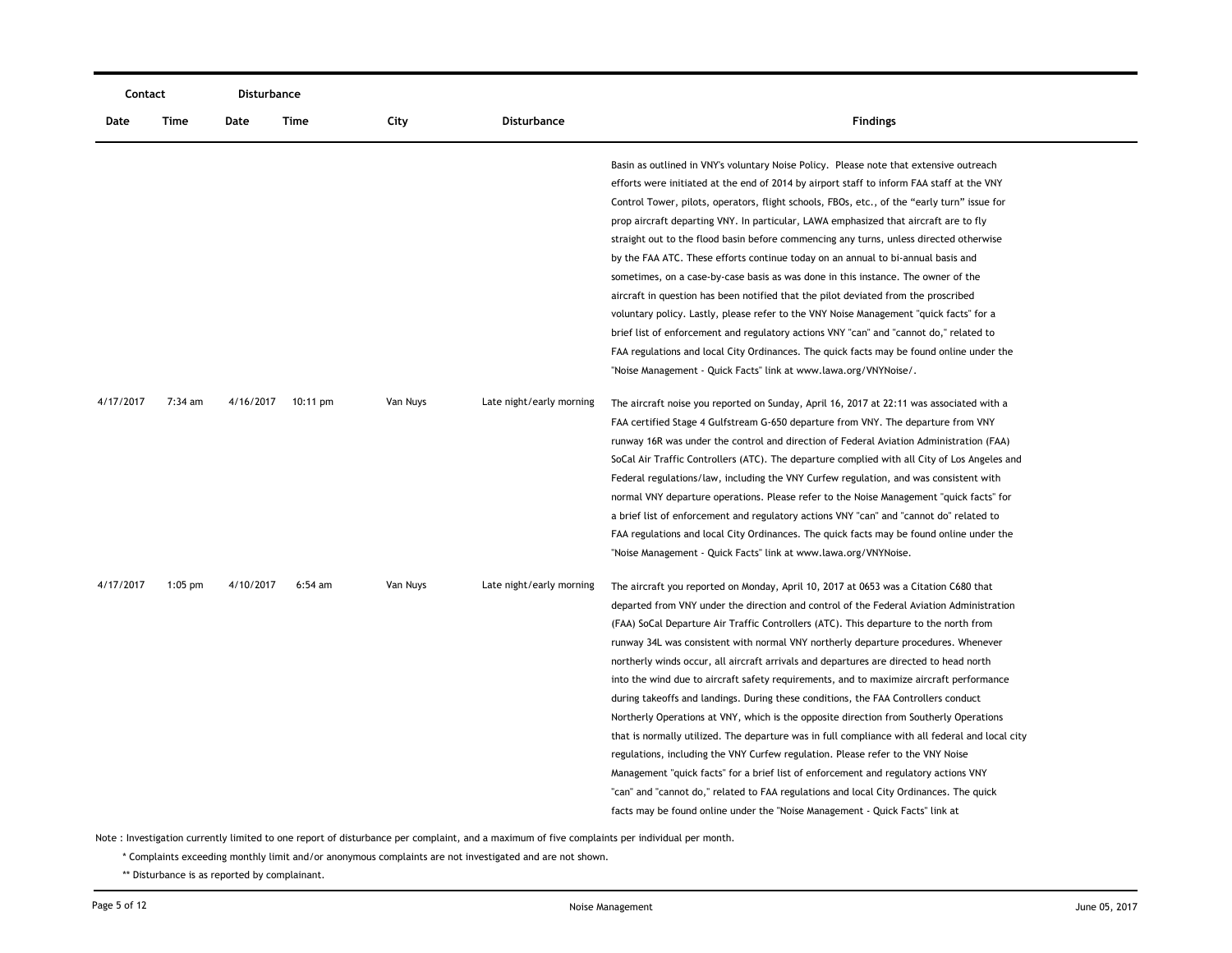| Contact   |           | Disturbance |           |             |                      |                                                                                                                                                                                                                                                                                                                                                                                                                                                                                                                                                                                                                                                                                                                                                                                                                                                                                                                                                                                                                                                                                                                                                                                                                                                               |
|-----------|-----------|-------------|-----------|-------------|----------------------|---------------------------------------------------------------------------------------------------------------------------------------------------------------------------------------------------------------------------------------------------------------------------------------------------------------------------------------------------------------------------------------------------------------------------------------------------------------------------------------------------------------------------------------------------------------------------------------------------------------------------------------------------------------------------------------------------------------------------------------------------------------------------------------------------------------------------------------------------------------------------------------------------------------------------------------------------------------------------------------------------------------------------------------------------------------------------------------------------------------------------------------------------------------------------------------------------------------------------------------------------------------|
| Date      | Time      | Date        | Time      | City        | <b>Disturbance</b>   | <b>Findings</b>                                                                                                                                                                                                                                                                                                                                                                                                                                                                                                                                                                                                                                                                                                                                                                                                                                                                                                                                                                                                                                                                                                                                                                                                                                               |
|           |           |             |           |             |                      | www.lawa.org/VNYNoise/. Lastly, airports do not have jurisdictions over aircraft in<br>flight, how frequently or where the FAA ATC may sequence aircraft. The FAA has ultimate<br>authority over aircraft flight patterns and regulates virtually all aviation activity. Please<br>contact the FAA by writing to FAA Western-Pacific Region, P.O. Box 92007, Los Angeles,<br>CA 90009 for further information regarding aviation matters.                                                                                                                                                                                                                                                                                                                                                                                                                                                                                                                                                                                                                                                                                                                                                                                                                     |
| 4/17/2017 | $2:09$ pm | 4/17/2017   | $2:08$ pm | North Hills | Frequency of flights | The general complaint or concern that you referred to on Monday, April 17, 2017 at 14:08<br>may be related to the increase in aircraft traffic in the greater Los Angeles basin. The<br>location of your residence and surrounding community is subject to numerous aircraft on<br>short final to land on runways 16. In addition, the volume of aircraft operations,<br>including jet operations at VNY has been increasing slightly with the improving economy<br>since reaching a low in 2009, so compared to the past few years there may be more<br>frequent arrivals over your community. Additionally, airports do not have jurisdictions<br>over aircraft in flight, how frequently or where the Federal Aviation Administration (FAA)<br>SoCal Air Traffic Controllers (ATC) may sequence aircraft. The FAA has ultimate authority<br>over aircraft flight patterns and regulates virtually all aviation activity. Lastly, please<br>refer to the VNY Noise Management "quick facts" for a brief list of enforcement and<br>regulatory actions VNY "can" and "cannot do," related to FAA regulations and local City<br>Ordinances. The quick facts may be found online under the "Noise Management - Quick<br>Facts" link at www.lawa.org/VNYNoise/. |
| 4/17/2017 | $3:57$ pm | 4/17/2017   | $2:51$ pm | Pacoima     | Frequency of flights | The airplane activity you reported on Monday, April 17, 2017 at 14:51 were flight<br>operations at Whiteman Airport (WHP) and were not associated with operations at Van<br>Nuys Airport (VNY). Please contact WHP at (818) 896-5271 for further information<br>regarding these operations.                                                                                                                                                                                                                                                                                                                                                                                                                                                                                                                                                                                                                                                                                                                                                                                                                                                                                                                                                                   |
| 4/18/2017 | $2:32$ pm | 4/18/2017   | $1:26$ pm | Pacoima     | Frequency of flights | The airplane activity you reported on Tuesday, April 18, 2017 at 13:26 were flight<br>operations at Whiteman Airport (WHP) and were not associated with Van Nuys Airport<br>(VNY). Please contact WHP at (818) 896-5271 for further information regarding these<br>operations.                                                                                                                                                                                                                                                                                                                                                                                                                                                                                                                                                                                                                                                                                                                                                                                                                                                                                                                                                                                |
| 4/19/2017 | $7:37$ am | 4/19/2017   | $7:36$ am | North Hills | Unusually loud       | The aircraft you reported on Wednesday, April 19, 2017 at 07:36 was an Gulfstream G-IV<br>that arrived at VNY under the control and direction of Federal Aviation Administration<br>(FAA) Air Traffic Controllers (ATC). This arrival was consistent with normal VNY arrival<br>procedures. Please note that your residence is located near the standard arrival route<br>for runways 16R and 16L and is subject to numerous arrival aircraft on final approach for                                                                                                                                                                                                                                                                                                                                                                                                                                                                                                                                                                                                                                                                                                                                                                                           |

\* Complaints exceeding monthly limit and/or anonymous complaints are not investigated and are not shown.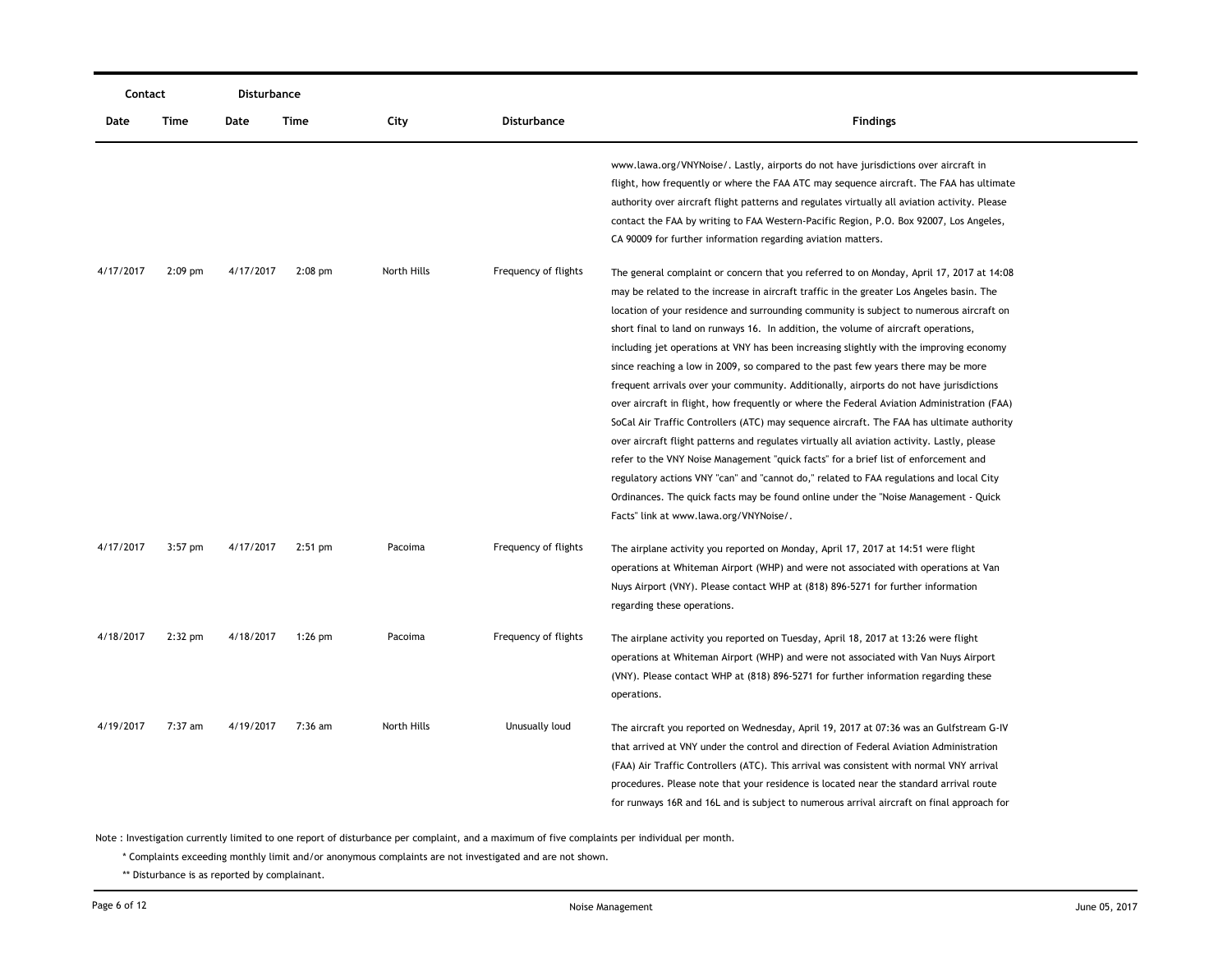| Contact   |            | <b>Disturbance</b> |          |             |                    |                                                                                                                                                                                                                                                                                                                                                                                                                                                                                                                                                                                                                                                                                                                                                                                                                                                                                                                                                                                                                                                                                                                                                                                                                                                                                                                                                                                                                                                                                                                            |
|-----------|------------|--------------------|----------|-------------|--------------------|----------------------------------------------------------------------------------------------------------------------------------------------------------------------------------------------------------------------------------------------------------------------------------------------------------------------------------------------------------------------------------------------------------------------------------------------------------------------------------------------------------------------------------------------------------------------------------------------------------------------------------------------------------------------------------------------------------------------------------------------------------------------------------------------------------------------------------------------------------------------------------------------------------------------------------------------------------------------------------------------------------------------------------------------------------------------------------------------------------------------------------------------------------------------------------------------------------------------------------------------------------------------------------------------------------------------------------------------------------------------------------------------------------------------------------------------------------------------------------------------------------------------------|
| Date      | Time       | Date               | Time     | City        | <b>Disturbance</b> | <b>Findings</b>                                                                                                                                                                                                                                                                                                                                                                                                                                                                                                                                                                                                                                                                                                                                                                                                                                                                                                                                                                                                                                                                                                                                                                                                                                                                                                                                                                                                                                                                                                            |
| 4/23/2017 | $10:15$ am | 4/23/2017          | 12:30 am | North Hills | Flying over home   | landing. Flight patterns and altitudes for aircraft are standardized and determined by<br>FAA procedures and electronic navigational aid equipment. These air routes are<br>established to ensure flights, from various directions, receive adequate separation while<br>approaching and departing Los Angeles area airports. Aircraft do not fly over a line on<br>the ground. Aircraft executing the same procedures will have a natural spread where<br>they fly over the ground. Lastly, airports do not have jurisdiction on aircraft in flight.<br>The FAA has ultimate authority over aircraft flight patterns and regulates virtually all<br>aviation activity. This includes takeoffs, landings, altitudes and direction of flight with<br>the major emphasis on safety. Please contact the FAA at FAA Western-Pacific Region,<br>P.O. Box 92007, Los Angeles, CA 90009 for more information regarding this matter. *<br>The aircraft you reported on Sunday, April 23, 2017 at 00:30 was a Gulfstream G-IVSP                                                                                                                                                                                                                                                                                                                                                                                                                                                                                                     |
|           |            |                    |          |             |                    | that arrived at VNY under the control and direction of Federal Aviation Administration<br>(FAA) SoCal Air Traffic Controllers (ATC). This arrival was consistent with normal VNY<br>arrival procedures. The general complaint or concern that you referred to may be related<br>to the increase in aircraft traffic in the greater Los Angeles basin. Specifically, jet<br>operations at VNY has been increasing slightly with the improving economy since<br>reaching a low in 2009, so compared to the past few years there may be more frequent<br>jet operations over your community as it is in the normal arrival and departure path for<br>aircraft landing and taking off from VNY. Additionally, airports do not have jurisdictions<br>over aircraft in flight, how frequently or where the Federal Aviation Administration (FAA)<br>SoCal Air Traffic Controllers (ATC) may sequence aircraft. The FAA has ultimate authority<br>over aircraft flight patterns and regulates virtually all aviation activity. Lastly, please<br>refer to the VNY Noise Management "quick facts" for a brief list of enforcement and<br>regulatory actions VNY "can" and "cannot do," related to FAA regulations and local City<br>Ordinances. The quick facts may be found online under the "Noise Management - Quick<br>Facts" link at www.lawa.org/VNYNoise/. Please contact the FAA by writing to FAA<br>Western-Pacific Region, P.O. Box 92007, Los Angeles, CA 90009 for further information<br>regarding aviation matters. |
| 4/25/2017 | 12:30 pm   | 4/25/2017          | 12:30 pm | North Hills | Flying over home   | The location of your residence and surrounding community is subject to numerous<br>aircraft transiting to and from the many Southern California airports, including VNY. It is<br>not uncommon for aircraft arriving at VNY to overfly your community. Occasionally, when<br>winds originate from the north, the FAA may "switch" the airport around to Northerly<br>Flow. Under these conditions, aircraft departing VNY for destinations to the north may<br>also fly over your community. In addition, the volume of jet operations at VNY has been                                                                                                                                                                                                                                                                                                                                                                                                                                                                                                                                                                                                                                                                                                                                                                                                                                                                                                                                                                     |

\* Complaints exceeding monthly limit and/or anonymous complaints are not investigated and are not shown.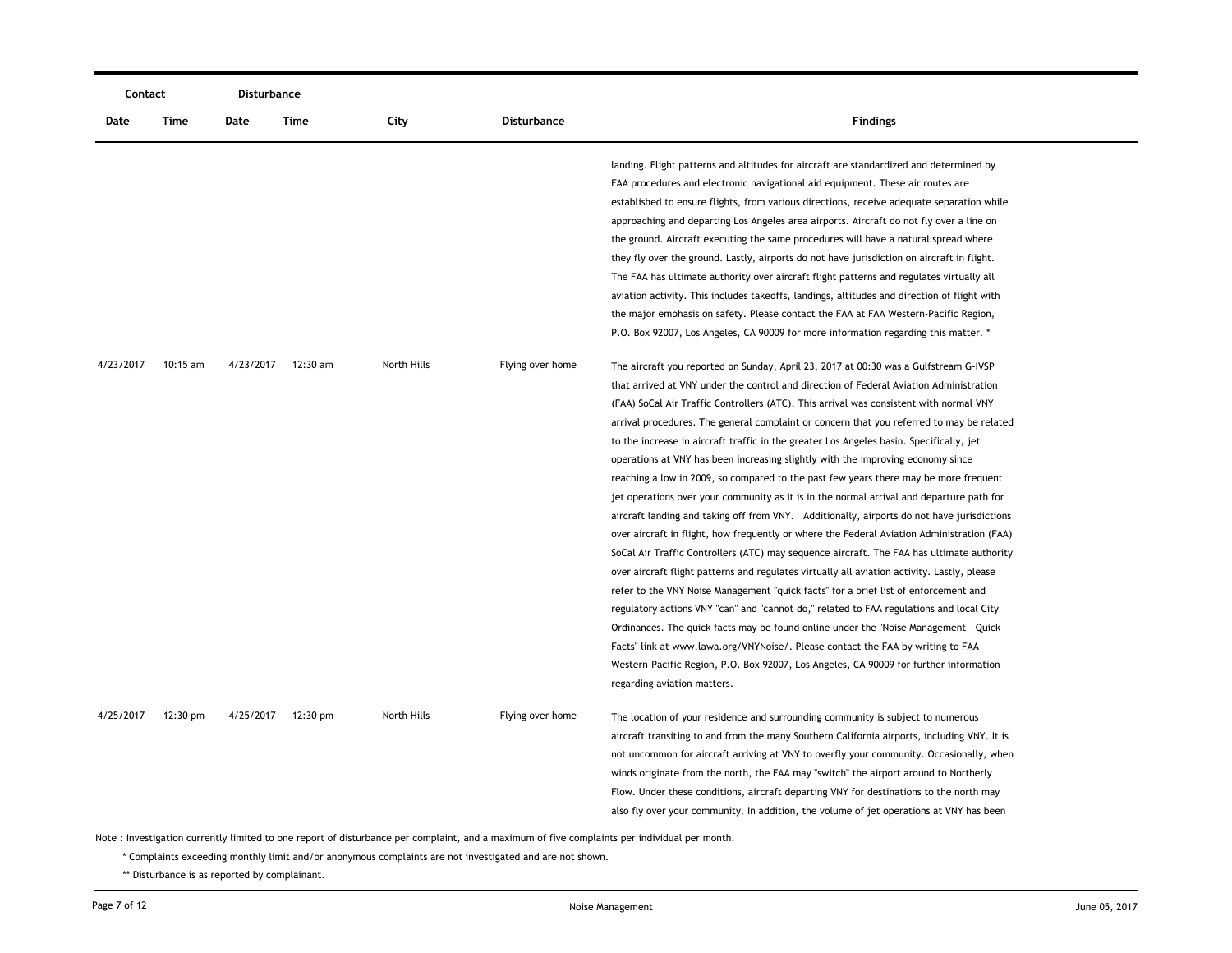|           | Contact   |           | Disturbance |             |                      |                                                                                             |
|-----------|-----------|-----------|-------------|-------------|----------------------|---------------------------------------------------------------------------------------------|
| Date      | Time      | Date      | Time        | City        | <b>Disturbance</b>   | <b>Findings</b>                                                                             |
|           |           |           |             |             |                      | increasing slightly with the improving economy since reaching a low in 2009, so compared    |
|           |           |           |             |             |                      | to the past few years there may be more frequent jet departures over your community.        |
|           |           |           |             |             |                      | Please note, airports do not have jurisdictions over aircraft in flight, how frequently or  |
|           |           |           |             |             |                      | where the Federal Aviation Administration (FAA) SoCal Air Traffic Controllers (ATC) may     |
|           |           |           |             |             |                      | sequence aircraft. The FAA has ultimate authority over aircraft flight patterns and         |
|           |           |           |             |             |                      | regulates virtually all aviation activity. This includes takeoffs, landings, altitudes and  |
|           |           |           |             |             |                      | direction of flight with the major emphasis on safety.                                      |
| 4/26/2017 | $6:25$ pm | 4/26/2017 | $5:22$ pm   | Lake Balboa | Frequency of flights | The aircraft you reported on Wednesday, April 26, 2017 at 17:22 was a single engine         |
|           |           |           |             |             |                      | propeller driven Cessna C172 that was conducting touch and goes from runway 34L. A          |
|           |           |           |             |             |                      | Touch and Go is a procedure that allows the pilot to land and immediately takeoff without   |
|           |           |           |             |             |                      | making a complete stop. This training procedure is standard at most general aviation        |
|           |           |           |             |             |                      | airports. The operations, at all times, were under the control and direction of Federal     |
|           |           |           |             |             |                      | Aviation Administration (FAA) Air Traffic Controllers (ATC). In addition, at the time       |
|           |           |           |             |             |                      | reported, the airport was in Northerly flow which is the opposite direction from Southerly  |
|           |           |           |             |             |                      | Operations that is normally utilized. Whenever northerly winds occur, all aircraft arrivals |
|           |           |           |             |             |                      | and departures, including touch and go operations are directed to head north into the       |
|           |           |           |             |             |                      | wind due to aircraft safety requirements, and to maximize aircraft performance during       |
|           |           |           |             |             |                      | takeoffs and landings. Lastly, please refer to the VNY Noise Management "quick facts" for   |
|           |           |           |             |             |                      | a brief list of enforcement and regulatory actions VNY "can" and "cannot do," related to    |
|           |           |           |             |             |                      | FAA regulations and local City Ordinances. The quick facts may be found online under the    |
|           |           |           |             |             |                      | "Noise Management - Quick Facts" link at www.lawa.org/VNYNoise/.                            |
| 4/26/2017 | $8:02$ pm | 4/26/2017 | 7:27 pm     | North Hills | Frequency of flights | The location of your residence and surrounding community is subject to numerous             |
|           |           |           |             |             |                      | aircraft transiting to and from the many Southern California airports, including VNY. It is |
|           |           |           |             |             |                      | not uncommon for aircraft arriving at VNY to overfly your community. Occasionally, when     |
|           |           |           |             |             |                      | winds originate from the north, the FAA may "switch" the airport around to Notherly         |
|           |           |           |             |             |                      | Flow. Under these conditions, aircraft departing VNY for destinations to the north may      |
|           |           |           |             |             |                      | also fly over your community. In addition, the volume of jet operations at VNY has been     |
|           |           |           |             |             |                      | increasing slightly with the improving economy since reaching a low in 2009, so compared    |
|           |           |           |             |             |                      | to the past few years there may be more frequent jet departures over your community.        |
|           |           |           |             |             |                      | Please note, airports do not have jurisdictions over aircraft in flight, how frequently or  |
|           |           |           |             |             |                      | where the Federal Aviation Administration (FAA) SoCal Air Traffic Controllers (ATC) may     |
|           |           |           |             |             |                      | sequence aircraft. The FAA has ultimate authority over aircraft flight patterns and         |
|           |           |           |             |             |                      | regulates virtually all aviation activity. This includes takeoffs, landings, altitudes and  |
|           |           |           |             |             |                      | direction of flight with the major emphasis on safety.                                      |

\* Complaints exceeding monthly limit and/or anonymous complaints are not investigated and are not shown.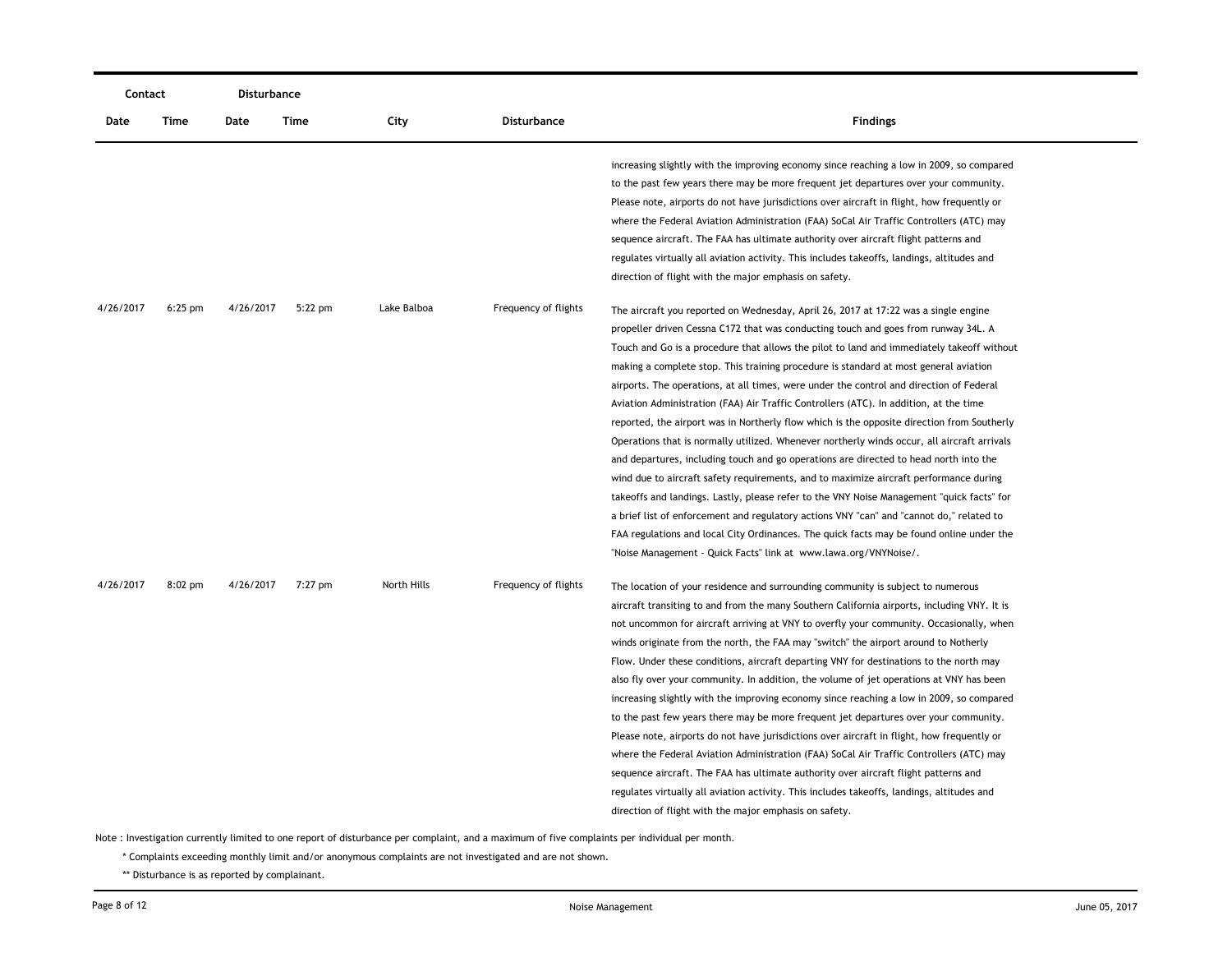| Contact   |           | Disturbance |           |        |                  |                                                                                                 |
|-----------|-----------|-------------|-----------|--------|------------------|-------------------------------------------------------------------------------------------------|
| Date      | Time      | Date        | Time      | City   | Disturbance      | <b>Findings</b>                                                                                 |
|           |           |             |           |        |                  |                                                                                                 |
| 4/27/2017 | $4:25$ pm | 4/27/2017   | $4:25$ pm | Encino | Flying over home | The general concerns that you referred to on Thursday, April 27, 2017 at 16:25 may be           |
|           |           |             |           |        |                  | related to the utilization of Runways 34 due to northerly wind conditions. Whenever             |
|           |           |             |           |        |                  | northerly winds occur, all aircraft arrivals and departures are directed by the FAA ATC to      |
|           |           |             |           |        |                  | head north into the wind due to aircraft safety requirements, and to maximize aircraft          |
|           |           |             |           |        |                  | performance during takeoffs and landings. During these conditions, FAA ATC conducts             |
|           |           |             |           |        |                  | Northerly Operations at Van Nuys Airport (VNY), which is the opposite direction from            |
|           |           |             |           |        |                  | Southerly Operations that is normally utilized. Accordingly, aircraft that you do not           |
|           |           |             |           |        |                  | normally see are flying opposite patterns at lower altitudes in order to land at VNY.           |
|           |           |             |           |        |                  | Additionally, please refer to the VNY Noise Management "quick facts" for a brief list of        |
|           |           |             |           |        |                  | enforcement and regulatory actions VNY "can" and "cannot do," related to FAA                    |
|           |           |             |           |        |                  | regulations and local City Ordinances. The quick facts may be found online under the            |
|           |           |             |           |        |                  | "Noise Management - Quick Facts" link at www.lawa.org/VNYNoise/. Lastly, please note            |
|           |           |             |           |        |                  | that airports do not control aircraft in flight. The FAA has ultimate authority over            |
|           |           |             |           |        |                  | aircraft flight patterns and regulates virtually all aviation activity. This includes takeoffs, |
|           |           |             |           |        |                  | landings, altitudes and direction of flight with the major emphasis on safety. The FAA may      |
|           |           |             |           |        |                  | be contacted by writing to FAA Western-Pacific Region, P.O. Box 92007, Los Angeles, CA          |
|           |           |             |           |        |                  | 90009 for further information regarding aviation matters.                                       |
| 4/27/2017 | 7:19 pm   | 4/27/2017   | 7:19 pm   | Encino | Flying over home | The aircraft you reported on Thursday, April 27, 2017 at 19:19 was a Dassault Falcon            |
|           |           |             |           |        |                  | FA7X that arrived to Van Nuys Airport (VNY) under the direction and control of the              |
|           |           |             |           |        |                  | Federal Aviation Administration (FAA) Air Traffic Controllers (ATC). This arrival flew over     |
|           |           |             |           |        |                  | your neighborhood at approximately 1920 feet Mean Sea Level (MSL) and landed on                 |
|           |           |             |           |        |                  | runway 34L. The arrival to 34L was consistent with normal VNY northerly arrival                 |
|           |           |             |           |        |                  | operations. Whenever northerly winds occur, all aircraft arrivals and departures are            |
|           |           |             |           |        |                  | directed to head north into the wind due to aircraft safety requirements, and to                |
|           |           |             |           |        |                  | maximize aircraft performance during takeoffs and landings. During these conditions, the        |
|           |           |             |           |        |                  | FAA Controllers conduct Northerly Operations at VNY, which is the opposite direction            |
|           |           |             |           |        |                  | from Southerly Operations that is normally utilized. Additionally, please refer to the VNY      |
|           |           |             |           |        |                  | Noise Management "quick facts" for a brief list of enforcement and regulatory actions           |
|           |           |             |           |        |                  | VNY "can" and "cannot do," related to FAA regulations and local City Ordinances. The            |
|           |           |             |           |        |                  | quick facts may be found online under the "Noise Management - Quick Facts" link at              |
|           |           |             |           |        |                  | www.lawa.org/VNYNoise/. Lastly, please note that airports do not control aircraft in            |
|           |           |             |           |        |                  | flight. The FAA has ultimate authority over aircraft flight patterns and regulates virtually    |
|           |           |             |           |        |                  | all aviation activity. This includes takeoffs, landings, altitudes and direction of flight with |
|           |           |             |           |        |                  | the major emphasis on safety. The FAA may be contacted by writing to FAA                        |

\* Complaints exceeding monthly limit and/or anonymous complaints are not investigated and are not shown.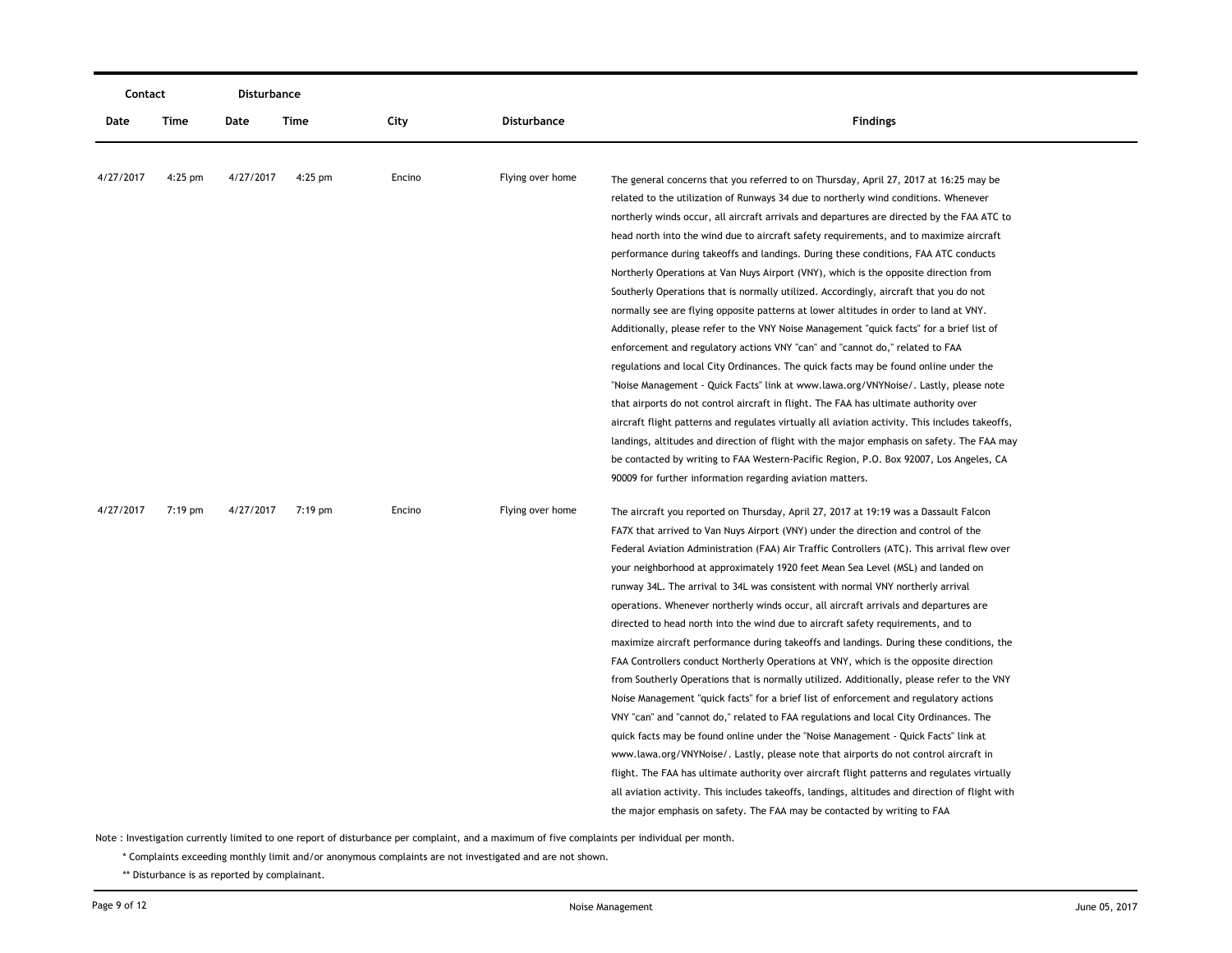| Contact   |                    | Disturbance |                    |             |                          |                                                                                                                 |
|-----------|--------------------|-------------|--------------------|-------------|--------------------------|-----------------------------------------------------------------------------------------------------------------|
| Date      | Time               | Date        | Time               | City        | <b>Disturbance</b>       | <b>Findings</b>                                                                                                 |
|           |                    |             |                    |             |                          | Western-Pacific Region, P.O. Box 92007, Los Angeles, CA 90009 for further information<br>regarding this matter. |
| 4/27/2017 | $7:23$ pm          | 4/27/2017   | $7:23$ pm          | Encino      | Flying over home         | The Aircraft you reported on Thursday, April 27, 2017 at 19:23 was a Gulfstream G-IV                            |
|           |                    |             |                    |             |                          | that arrived to Van Nuys Airport (VNY) under the direction and control of the Federal                           |
|           |                    |             |                    |             |                          | Aviation Administration (FAA) Air Traffic Controllers (ATC). This arrival flew over your                        |
|           |                    |             |                    |             |                          | neighborhood at approximately 1920 feet Mean Sea Level (MSL) and landed on runway 34L.                          |
|           |                    |             |                    |             |                          | The arrival to 34L was consistent with normal VNY northerly arrival operations.                                 |
| 4/27/2017 | $11:15 \text{ pm}$ | 4/27/2017   | 11:04 pm           | North Hills | Unusually loud           | The aircraft you reported on Thursday, April 27, 2017 at 23:04 was a Stage 3 modified                           |
|           |                    |             |                    |             |                          | Gulfstream G-III (GLF3) that departed from VNY under the direction and control of the                           |
|           |                    |             |                    |             |                          | Federal Aviation Administration (FAA) SoCal Departure Air Traffic Controllers (ATC). This                       |
|           |                    |             |                    |             |                          | departure was to the north and took-off from runway 34L. The departure from 34L, due                            |
|           |                    |             |                    |             |                          | to the wind direction, was consistent with normal VNY northerly departure procedures.                           |
| 4/27/2017 | $11:16$ pm         |             | 4/27/2017 11:05 pm | Northridge  | Late night/early morning | The aircraft you reported on Thursday, April 27, 2017 at 23:05 was a Stage 3 modified                           |
|           |                    |             |                    |             |                          | Gulfstream G-III (GLF3) that departed from VNY under the direction and control of the                           |
|           |                    |             |                    |             |                          | Federal Aviation Administration (FAA) SoCal Departure Air Traffic Controllers (ATC). This                       |
|           |                    |             |                    |             |                          | departure was to the north and took-off from runway 34L. The departure from 34L was                             |
|           |                    |             |                    |             |                          | consistent with normal VNY northerly departure procedures. Whenever northerly winds                             |
|           |                    |             |                    |             |                          | occur, all aircraft arrivals and departures are directed to head north into the wind due                        |
|           |                    |             |                    |             |                          | to aircraft safety requirements, and to maximize aircraft performance during takeoffs                           |
|           |                    |             |                    |             |                          | and landings. During these conditions, the FAA Controllers conduct Northerly Operations                         |
|           |                    |             |                    |             |                          | at VNY, which is the opposite direction from Southerly Operations that is normally                              |
|           |                    |             |                    |             |                          | utilized. Airports do not control aircraft in flight. The FAA has ultimate authority over                       |
|           |                    |             |                    |             |                          | aircraft flight patterns and regulates virtually all aviation activity. This includes takeoffs,                 |
|           |                    |             |                    |             |                          | landings, altitudes and direction of flight with the major emphasis on safety. The FAA may                      |
|           |                    |             |                    |             |                          | be contacted by writing to FAA Western-Pacific Region, P.O. Box 92007, Los Angeles, CA                          |
|           |                    |             |                    |             |                          | 90009 for further information regarding aviatiion matters.                                                      |
| 4/28/2017 | $6:01$ pm          | 4/28/2017   | $6:01$ pm          | Encino      | Low flying               | The aircraft you reported on Friday, April 28, 2017 at 18:01 was a Dassault Falcon 50 that                      |
|           |                    |             |                    |             |                          | arrived to Van Nuys Airport (VNY) under the direction and control of the Federal Aviation                       |
|           |                    |             |                    |             |                          | Administration (FAA) SoCal Air Traffic Controllers (ATC). This arrival was to the north due                     |
|           |                    |             |                    |             |                          | to the wind direction. The arrival to runway 34L was consistent with normal VNY                                 |
|           |                    |             |                    |             |                          | northerly arrival procedures. Whenever northerly winds occur, all aircraft arrivals and                         |
|           |                    |             |                    |             |                          | departures are directed to head north into the wind due to aircraft safety requirements,                        |
|           |                    |             |                    |             |                          |                                                                                                                 |

\* Complaints exceeding monthly limit and/or anonymous complaints are not investigated and are not shown.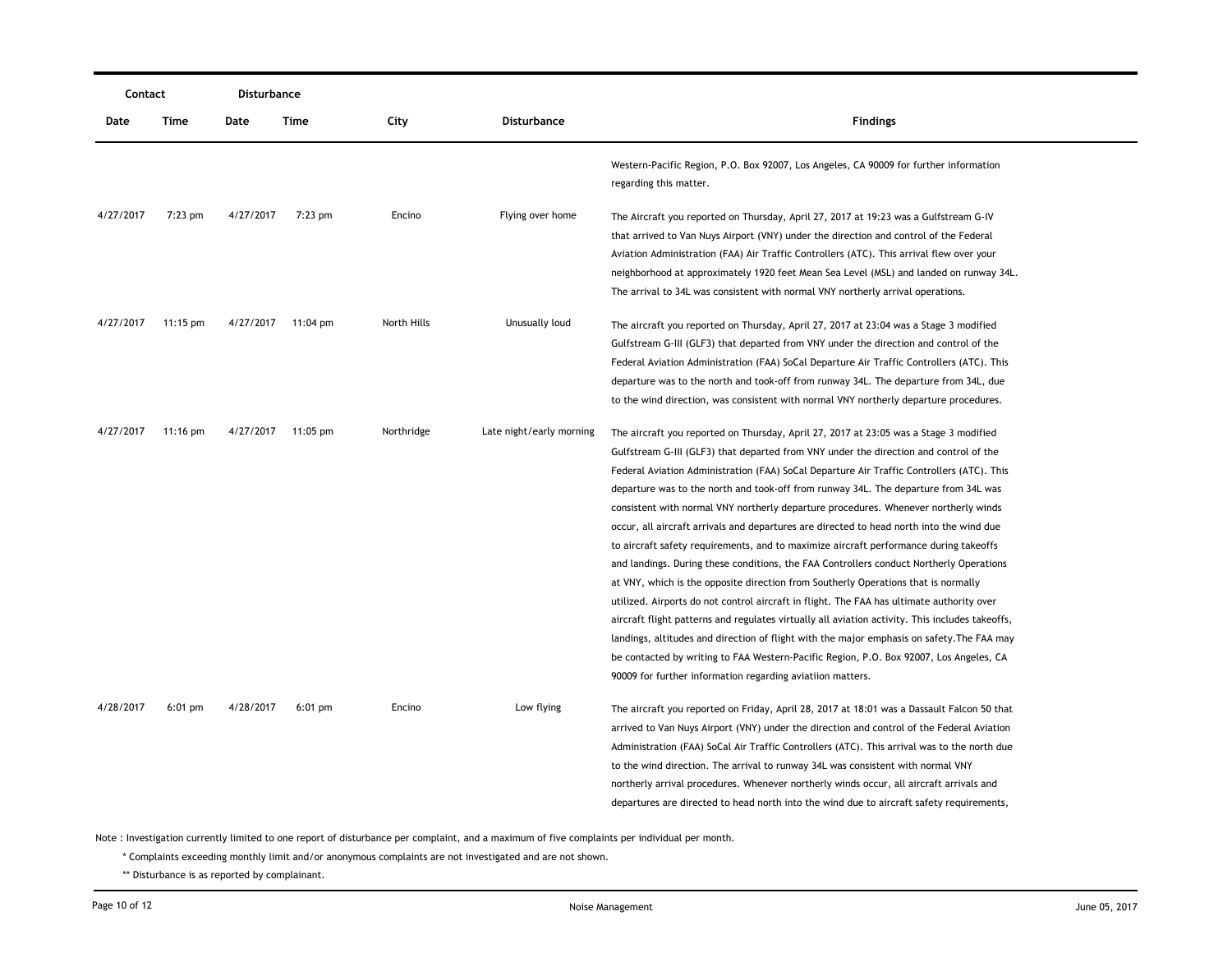| Contact   |           | Disturbance |           |          |                  |                                                                                                                                                                                                                                                                                                                                                                                                                                                                                                                                                                                                                                                                                                                                                                                                                                                                                                                                                                                                                                                                                                                                                                                                                                                                                                                                                                                                                                                                                                                                                                               |
|-----------|-----------|-------------|-----------|----------|------------------|-------------------------------------------------------------------------------------------------------------------------------------------------------------------------------------------------------------------------------------------------------------------------------------------------------------------------------------------------------------------------------------------------------------------------------------------------------------------------------------------------------------------------------------------------------------------------------------------------------------------------------------------------------------------------------------------------------------------------------------------------------------------------------------------------------------------------------------------------------------------------------------------------------------------------------------------------------------------------------------------------------------------------------------------------------------------------------------------------------------------------------------------------------------------------------------------------------------------------------------------------------------------------------------------------------------------------------------------------------------------------------------------------------------------------------------------------------------------------------------------------------------------------------------------------------------------------------|
| Date      | Time      | Date        | Time      | City     | Disturbance      | <b>Findings</b>                                                                                                                                                                                                                                                                                                                                                                                                                                                                                                                                                                                                                                                                                                                                                                                                                                                                                                                                                                                                                                                                                                                                                                                                                                                                                                                                                                                                                                                                                                                                                               |
|           |           |             |           |          |                  | and to maximize aircraft performance during takeoffs and landings. During these<br>conditions, the FAA Controllers conduct Northerly Operations at VNY, which is the<br>opposite direction from Southerly Operations that is normally utilized. Additionally, please<br>refer to the VNY Noise Management "quick facts" for a brief list of enforcement and<br>regulatory actions VNY "can" and "cannot do," related to FAA regulations and local City<br>Ordinances. The quick facts may be found online under the "Noise Management - Quick<br>Facts" link at www.lawa.org/VNYNoise/. Lastly, please note that airports do not control<br>aircraft in flight. The FAA has ultimate authority over aircraft flight patterns and<br>regulates virtually all aviation activity. This includes takeoffs, landings, altitudes and<br>direction of flight with the major emphasis on safety. The FAA may be contacted by<br>writing to FAA Western-Pacific Region, P.O. Box 92007, Los Angeles, CA 90009 for further<br>information regarding aviation matters.                                                                                                                                                                                                                                                                                                                                                                                                                                                                                                                   |
| 4/29/2017 | $8:36$ am | 4/28/2017   | $5:30$ pm | Van Nuys | Unusually loud   | The helicopter that you reported on Friday, April 28, 2017 at 17:30 $(+/- 30$ minutes) could<br>not be identified in VNY's Airport Noise and Operations Monitoring System (ANOMS).<br>However, many aircraft fly over or near your residence that transition to and from the<br>many airports, heliports and locations in the Los Angeles basin. Aircraft fly under the<br>control and direction of the Federal Aviation Administration (FAA) Air Traffic Controllers<br>(ATC). Some aircraft fly under Visual Flight Rules (VFR) and must adhere to FAA rules and<br>regulations that govern such activities. Airports do not control aircraft in flight. The FAA<br>has ultimate authority over aircraft flight patterns and regulates virtually all aviation<br>activity. This includes takeoffs, landings, altitudes and direction of flight with the major<br>emphasis on safety. You may contact the FAA by writing to FAA Western-Pacific Region,<br>P.O. Box 92007, Los Angeles, CA 90009 for further information. Lastly, please note that<br>the FAA launched the "Los Angeles Helicopter Noise Initiative's Automated Complaint<br>System" in early 2015 with the intent to of obtaining and analyzing a year's worth data<br>to help identify patterns and trends in helicopter operations, improve the understanding<br>of community reaction to helicopter noise, and inform future efforts to develop and<br>implement noise abatement measures. For more information and to submit a complaint to<br>the ACS, please go to https://heli noise la.com/webtrak. |
| 4/29/2017 | 4:42 pm   | 4/28/2017   | $1:00$ am | Encino   | Flying over home | The aircraft you reported on Friday, April 28, 2017 at 02:13 was a Dassault Falcon 50 that<br>arrived to Van Nuys Airport (VNY) under the direction and control of the Federal Aviation<br>Administration (FAA) SoCal Air Traffic Controllers (ATC). This arrival was to the north due<br>to the wind direction. The arrival to runway 34L was consistent with normal VNY<br>northerly arrival procedures. Whenever northerly winds occur, all aircraft arrivals and                                                                                                                                                                                                                                                                                                                                                                                                                                                                                                                                                                                                                                                                                                                                                                                                                                                                                                                                                                                                                                                                                                          |

\* Complaints exceeding monthly limit and/or anonymous complaints are not investigated and are not shown.